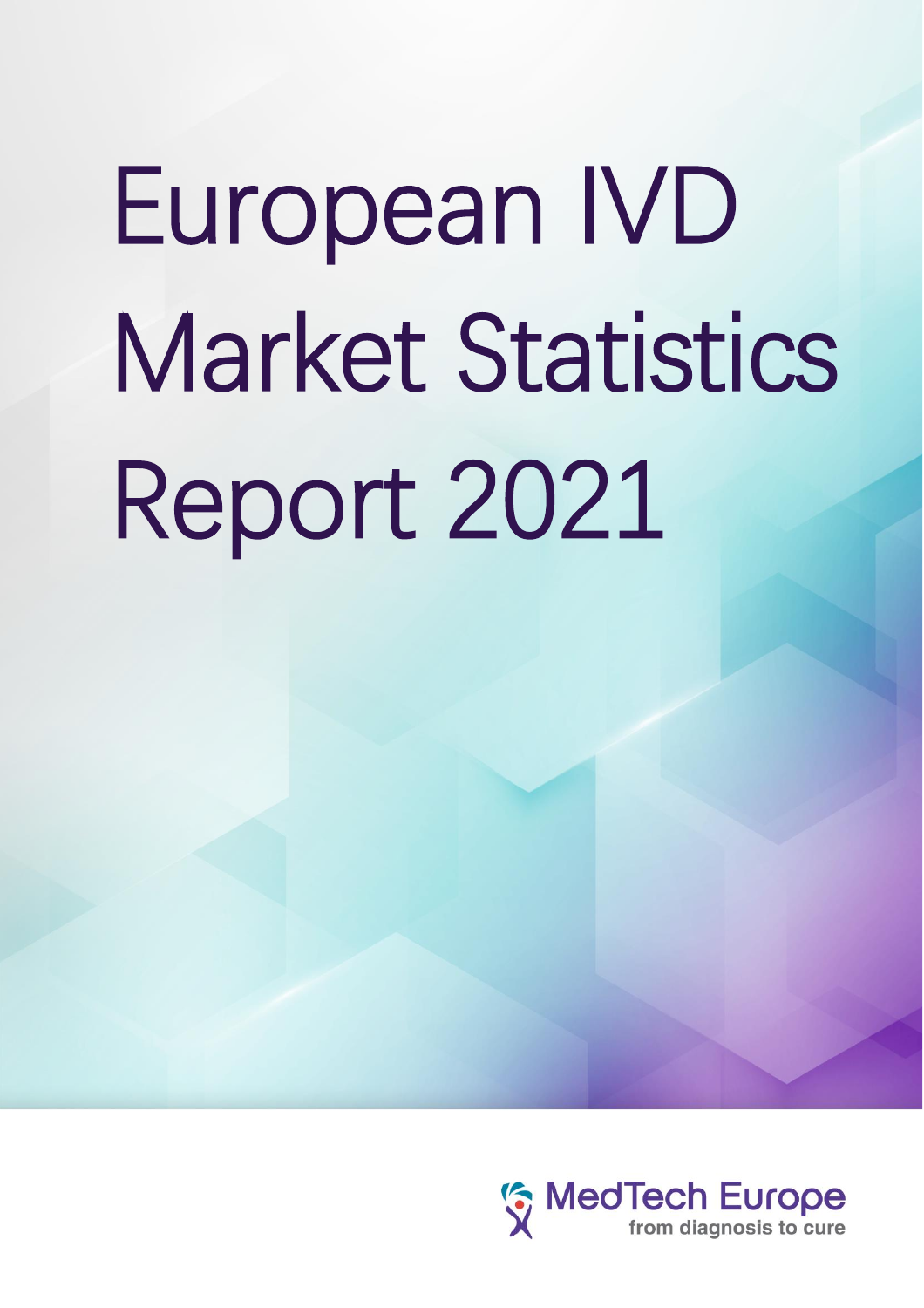## Overview

MedTech Europe is pleased to publish the market estimates of the In vitro diagnostic (IVD) industry in Europe. The MedTech Europe figures include market size and dynamics information, based on **2020 and 2019 data**. Macroeconomic and healthcare data are also included for the EU27-member states plus the European Free Trade Association members (EFTA) –Switzerland, Norway and Iceland, and Switzerland, as well as for the United Kingdom and Turkey.

In vitro diagnostics (IVDs) are an essential part of today's healthcare. They play a vital role in in the response to COVID-19. A critical element for combatting the COVID-19 pandemic is to have suitable diagnostic tests available. Furthermore, IVDs are used to diagnose, monitor, screen and assess predispositions to diseases, thereby contributing to the available medical information regarding a patient. By allowing earlier and more targeted treatments, IVDs help to reduce hospital stays and convalescences, resulting in healthier populations, reduced costs and economic growth in the long run.

Since 2013, the IVD market has been stagnant with slight growth. In 2020, however, due to the COVID-19 pandemic and the high demands for SARS-Cov-2 testing, the IVD market has experienced an unprecedented increase of + 25,4%. Overall revenues across EU-27, UK and EFTA reached **€13,971** million. When looking beyond the COVID-19 related diagnostics, there has been significant decline in tests in the other IVD segments such as clinical chemistry, immunology, microbiology, and haematology across the countries.



The differences in total healthcare expenditure, both in relative terms to GDP and absolute amounts, demonstrate the wide variation in access to healthcare across the thirty-one countries in this report. Relative to GDP Switzerland is the leading country at 13.2%, followed by France, Germany and Norway. In absolute amounts the healthcare expenditure per capita Switzerland remains in first position, followed by Austria, Luxemburg, Iceland, Germany, Belgium, Spain and France. The IVD per capita expenditure also shows a wide variation from a low of €5.1 in Bulgaria to €61.1 in Switzerland, which remains also the leading country.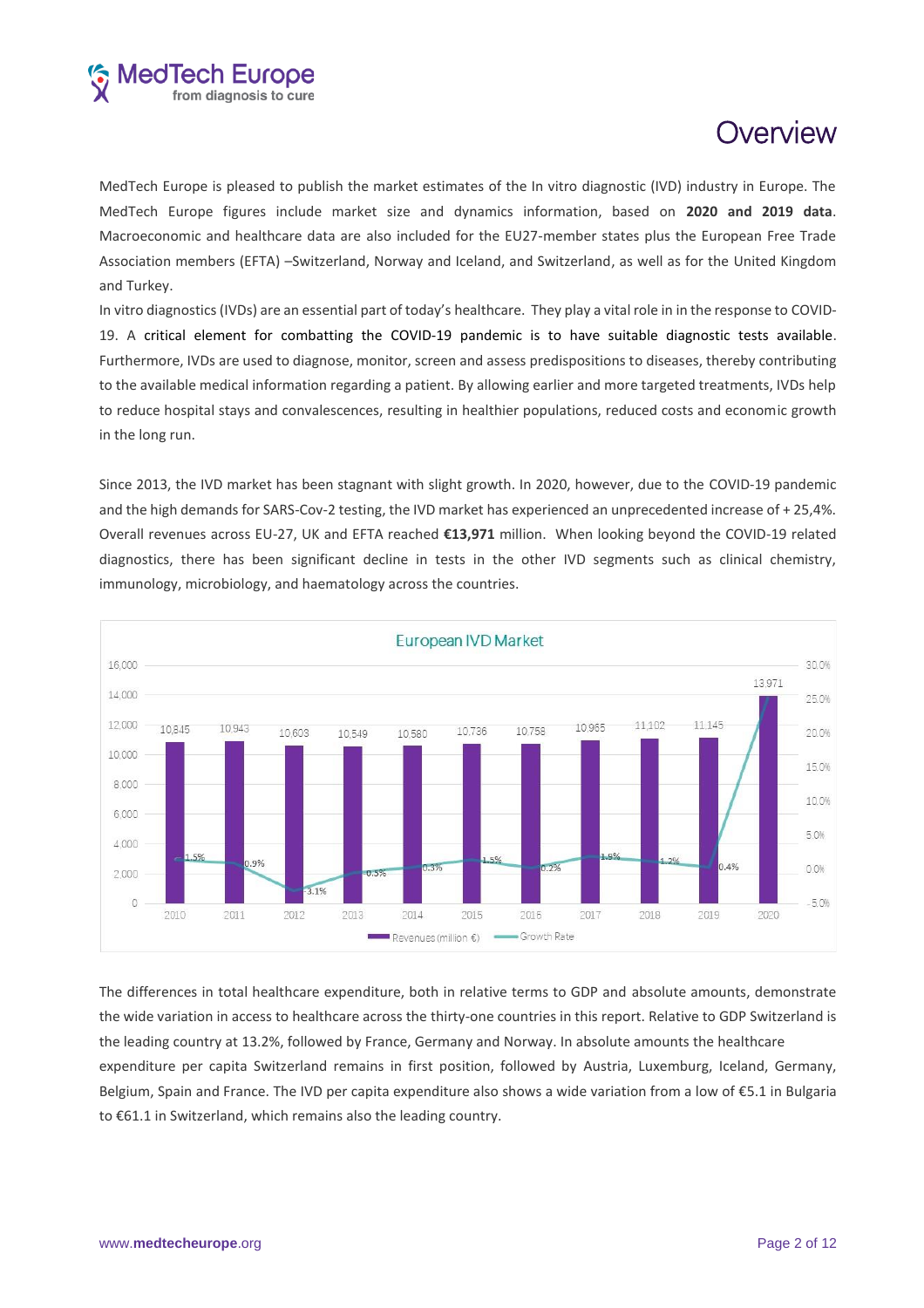

#### IVD Market Statistics

|                                | <b>Population 2020</b> | <b>GDP 2020</b> | GDP/capita | <b>THE 2020</b>                       | THE / capita | THE as %      | <b>IVD</b> mkt.       | IVD mkt. | IVD mkt.             | IVD mkt. $/$    | IVD mkt /   |
|--------------------------------|------------------------|-----------------|------------|---------------------------------------|--------------|---------------|-----------------------|----------|----------------------|-----------------|-------------|
| Countries                      |                        |                 | 2020       |                                       |              | <b>GDP</b>    | 2020                  | 2019     | growth<br>rate 20-19 | <b>THE 2020</b> | capita 2020 |
|                                | 1000                   | Mio €           | €          | Mio €                                 | €            | $\frac{0}{0}$ | Mio €                 | Mio €    | $\%$                 | $\%$            | €           |
|                                | Source: Eurostat       |                 |            | Source: Fitch Solutions (provisional) |              |               | Source MedTech Europe |          |                      |                 |             |
| Germany                        | 83,167                 | 3,367,560       | 40,492     | 428,640                               | 5,154        | 12.7%         | 2,745                 | 2,180    | 25.9%                | 0.6%            | 33.0        |
| France <sup>1</sup>            | 67,320                 | 2,302,860       | 34,208     | 294,703                               | 4,378        | 12.8%         | 2,140                 | 1,623    | 31.9%                | 0.7%            | 31.8        |
| Italy                          | 59,641                 | 1,653,577       | 27,725     | 163,426                               | 2,740        | 9.9%          | 1,776                 | 1,558    | 14.0%                | 1.1%            | 29.8        |
| Spain                          | 47,333                 | 1,121,948       | 23,703     | 115,405                               | 2,438        | 10.3%         | 1,514                 | 1,007    | 50.3%                | 1.3%            | 32.0        |
| Netherlands                    | 17,408                 | 800,095         | 45,962     | 81,340                                | 4,673        | 10.2%         | 365                   | 286      | 27.6%                | 0.4%            | 21.0        |
| Greece                         | 10,719                 | 165,326         | 15,424     | 16,216                                | 1,513        | 9.8%          | 254                   | 213      | 19.2%                | 1.6%            | 23.7        |
| Portugal                       | 10,296                 | 200,088         | 19,434     | 20,325                                | 1,974        | 10.2%         | 303                   | 220      | 37.5%                | 1.5%            | 29.4        |
| Belgium                        | 11,522                 | 456,893         | 39,652     | 51,130                                | 4,437        | 11.2%         | 372                   | 347      | 7.5%                 | 0.7%            | 32.3        |
| Sweden                         | 10,328                 | 475,432         | 46,035     | 54,557                                | 5,283        | 11.5%         | 251                   | 186      | 35.3%                | 0.5%            | 24.3        |
| Austria                        | 8,901                  | 379,321         | 42,615     | 46,368                                | 5,209        | 12.2%         | 465                   | 288      | 61.5%                | 1.0%            | 52.2        |
| Denmark                        | 5,823                  | 312,517         | 53,672     | 33,967                                | 5,833        | 10.9%         | 176                   | 161      | 9.5%                 | 0.5%            | 30.2        |
| Finland                        | 5,525                  | 236,032         | 42,718     | 23,805                                | 4,308        | 10.1%         | 130                   | 120      | 8.2%                 | 0.5%            | 23.5        |
| Ireland                        | 4,964                  | 372,869         | 75,108     | 25,296                                | 5,095        | 6.8%          | 149                   | 126      | 18.3%                | 0.6%            | 30.1        |
| Luxembourg                     | 626                    | 64,221          | 102,572    | N/A                                   | N/A          | N/A           | 21                    | 19       | 10.5%                | N/A             | 33.5        |
| Poland                         | 37,958                 | 523,668         | 13,796     | 37,072                                | 977          | 7.1%          | 454                   | 377      | 20.6%                | 1.2%            | 12.0        |
| Romania                        | 19,329                 | 218,863         | 11,323     | 10,244                                | 530          | 4.7%          | 218                   | 198      | 10.3%                | 2.1%            | 11.3        |
| Czech Rep                      | 10,694                 | 215,257         | 20,129     | 16,784                                | 1,569        | 7.8%          | 215                   | 162      | 32.9%                | 1.3%            | 20.1        |
| Hungary                        | 9,770                  | 136,622         | 13,985     | 9,416                                 | 964          | 6.9%          | 84                    | 79       | 6.7%                 | 0.9%            | 8.6         |
| <b>Bulgaria</b>                | 6,951                  | 61,331          | 8,823      | 4,805                                 | 691          | 7.8%          | 35                    | 32       | 9.7%                 | 0.7%            | 5.1         |
| Slovakia                       | 5,458                  | 92,079          | 16,871     | 7,003                                 | 1,283        | 7.6%          | 97                    | 78       | 25.2%                | 1.4%            | 17.8        |
| Croatia                        | 4,058                  | 50,190          | 12,368     | 3,831                                 | 944          | 7.6%          | 67                    | 65       | 3.5%                 | 1.7%            | 16.4        |
| Lithuania                      | 2,794                  | 49,507          | 17,719     | 3,312                                 | 1,185        | 6.7%          | 33                    | 29       | 13.1%                | 1.0%            | 11.7        |
| Latvia                         | 1,908                  | 29,511          | 15,470     | 2,372                                 | 1,243        | 8.0%          | 27                    | 24       | 14.8%                | 1.2%            | 14.4        |
| Slovenia                       | 2,096                  | 46,918          | 22,386     | 3,961                                 | 1,890        | 8.4%          | 62                    | 54       | 16.0%                | 1.6%            | 29.8        |
| Estonia                        | 1,329                  | 26,835          | 20,193     | 2,137                                 | 1,608        | 8.0%          | 26                    | 21       | 21.7%                | 1.2%            | 19.7        |
| Cyprus                         | 888                    | 21,548          | 24,266     | N/A                                   | N/A          | N/A           | 10                    | 10       | 10.0%                | N/A             | 11.8        |
| Malta                          | 515                    | 13,083          | 25,426     | N/A                                   | N/A          | N/A           | 6                     | 5        | 10.0%                | N/A             | 10.7        |
| <b>EU27</b>                    | 447,320                | 13,394,150      | 29,943     | N/A                                   | N/A          | N/A           | 11,995                | 9,464    | 26.7%                | N/A             | 26.8        |
| Switzerland                    | 8,606                  | 659,731         | 76,659     | 87,142                                | 10,126       | 13.2%         | 526                   | 462      | 13.8%                | 0.6%            | 61.1        |
| Norway                         | 5,368                  | 318,051         | 59,254     | 38,762                                | 7,222        | 12.2%         | 166                   | 145      | 14.1%                | 0.4%            | 30.8        |
| Iceland                        | 364                    | 19,025          | 52,248     | N/A                                   | N/A          | N/A           | 12                    | 11       | 10.0%                | N/A             | 33.2        |
| <b>EFTA</b>                    | 14,338                 | 996,807         | 69,523     | N/A                                   | N/A          | N/A           | 704                   | 618      | 13.8%                | N/A             | 49.1        |
| UK <sup>2</sup>                | 67,026                 | 2,425,151       | 36,182     | 267,745                               | 3,995        | 11.0%         | 1,272                 | 1,063    | 19.7%                | 0.5%            | 19.0        |
| TOTAL (EU27, EFTA, UK)         | 528,683                | 16,816,108      | 31,808     | N/A                                   | N/A          | N/A           | 13,971                | 11,145   | 25.4%                | N/A             | 26.4        |
| Turkey                         | 83,155                 | 626,576         | 7,535      | 30,537                                | 367          | 4.9%          | 621                   | 471      | 32%                  | 2.0%            | 7.5         |
| TOTAL (EU27, EFTA, UK, Turkey) | 611,838                | 17,442,684      | 28,509     | N/A                                   | N/A          | N/A           | 14,592                | 11,617   | 25.6%                | N/A             | 23.8        |

<sup>1</sup> France data includes only the Central Laboratory IVD Market.

<sup>2</sup> UK data reflects the consolidated sales of the participating companies in GDMS, plus the figures published by NHS England for glucose test strip sales adjusted to represent the whole of the UK.

<sup>3</sup> N/A -data not available in time of publishing.

The applied exchange rates are the 2020 annual average exchange rates published by The European Central Bank. Applying a single exchange rate to both 2020 and 2019 sales data eliminates possible fluctuations of market size and market growth due to exchange variations. The impact of these fluctuations is shown in the table below.

During the collection of 2020 year's figures, the 2019 market size was re-estimated at the same time. That, together with the use of a single exchange rate, explains why some countries show different revenues compared to the figures presented in last year's report for 2019. The growth rate between 2020 and 2019 has been calculated using the re-estimated figures. The 2020 data regarding population and GDP are the latest available from Eurostat. The figures regarding healthcare expenditure are the provisional 2020 data from Fitch Solutions.

#### IVD Market Size in EUR (using actual exchange rates)

| Country                        | <b>Currency</b> | 2020 Exchange Rate 2019 Exchange |          | <b>IVD mkt. 2020</b> | IVD mkt. 2019 | <b>IVD mkt. 2020</b> | <b>IVD mkt. 2019</b> | IVD mkt. growth   |
|--------------------------------|-----------------|----------------------------------|----------|----------------------|---------------|----------------------|----------------------|-------------------|
|                                |                 |                                  | Rate     |                      |               |                      |                      | <b>rate 20-19</b> |
|                                |                 | Average                          | Average  | Mio LC               | Mio LC        | Mio $\epsilon$       | Mio $\epsilon$       | %                 |
| Poland                         | <b>PLN</b>      | 0.2252                           | 0.2327   | 2,015                | 1,678         | 454                  | 390                  | 16.2%             |
| Romania                        | <b>RON</b>      | 0.2067                           | 0.2107   | 1,054                | 956           | 218                  | 201                  | 8.2%              |
| <b>Czech Rep</b>               | <b>CZKI</b>     | 0.03783                          | 0.03896  | 5,690                | 4,282         | 215                  | 167                  | 29.0%             |
| <b>Hungary</b>                 | HUF             | 0.002849                         | 0.003075 | 29,106               | 26,739        | 83                   | 82                   | 0.9%              |
| <b>EU27</b>                    | <b>EUR</b>      |                                  |          | N/A                  | N/A           | 11,994               | 9,490                | 26.4%             |
| <b>UK</b>                      | GBP             | 1.1248                           | 1.1399   | 1131                 | 945           | 1,272                | 1,077                | 18.1%             |
| TOTAL (EU27, EFTA, UK)         | <b>EUR</b>      |                                  |          | N/A                  | N/A           | 13,970               | 11,186               | 24.9%             |
| Turkey                         | <b>TRL</b>      | 0.12623                          | 0.15747  | 4,918                | 3,735         | 621                  | 588                  | 5.6%              |
| TOTAL (EU27, EFTA, UK, Turkey) | <b>EUR</b>      |                                  |          | N/A                  | N/A           | 14,591               | 11,774               | 23.9%             |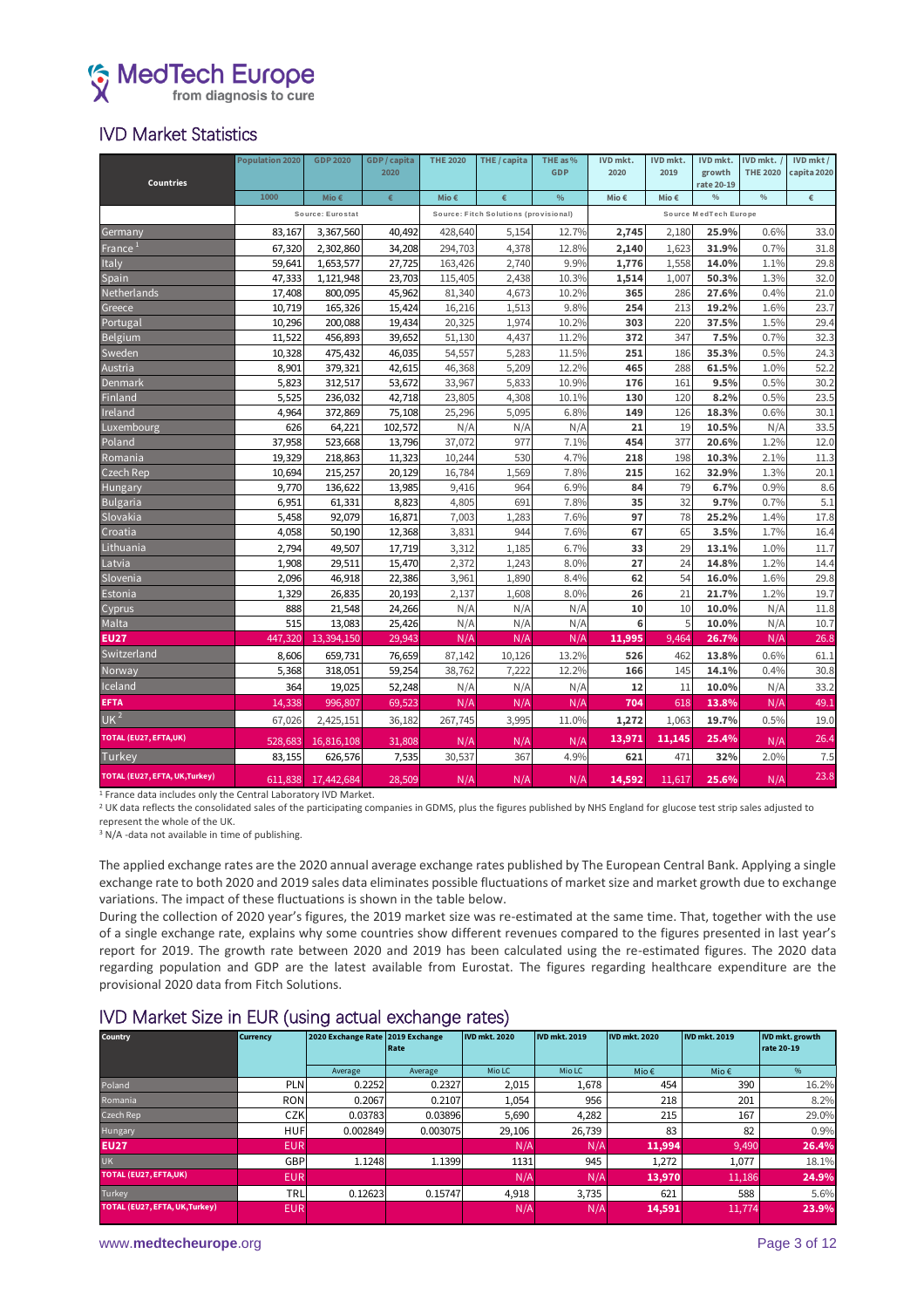

# Country Specific Data

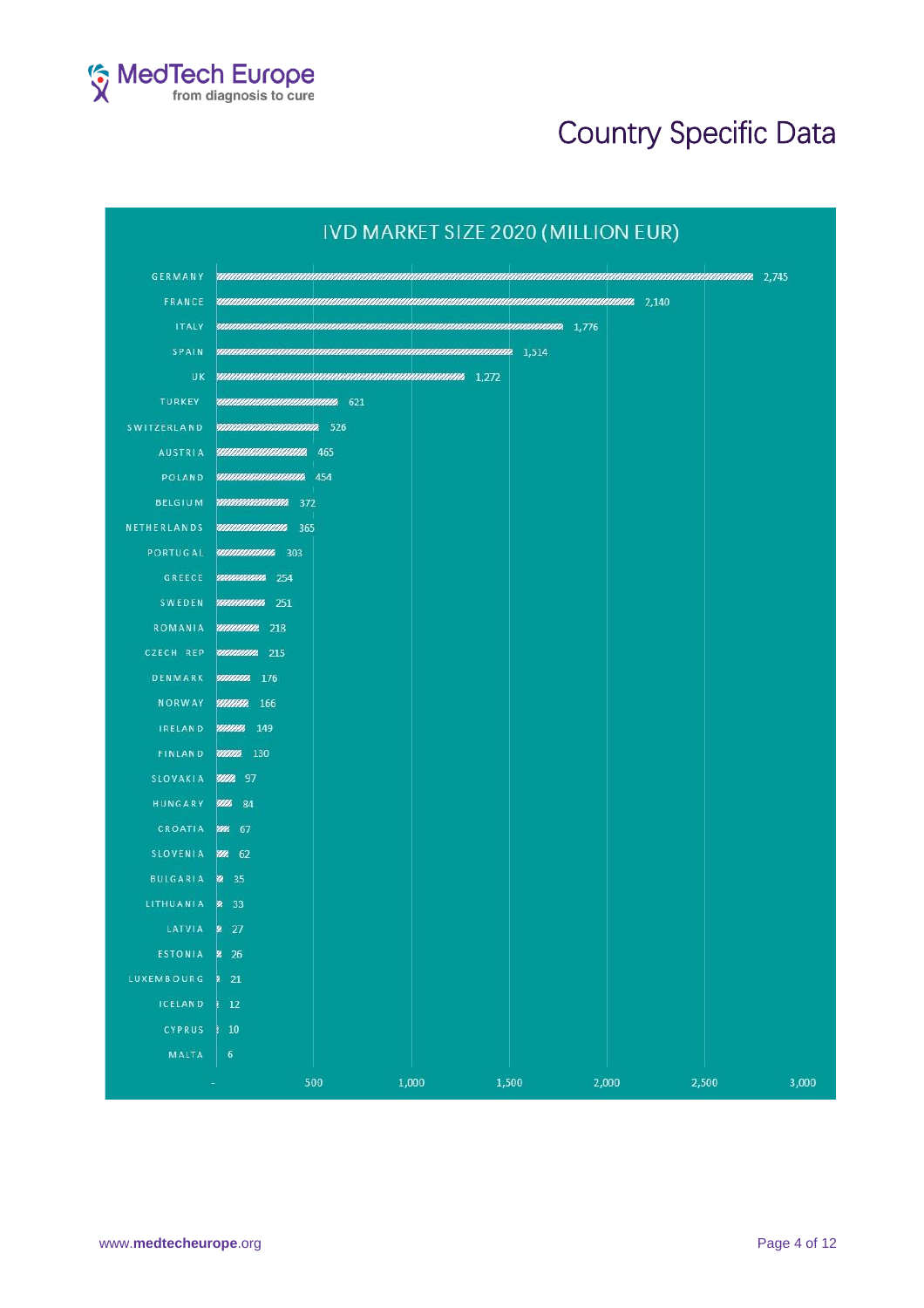



#### IVD MARKET PER CAPITA 2020 (EUR)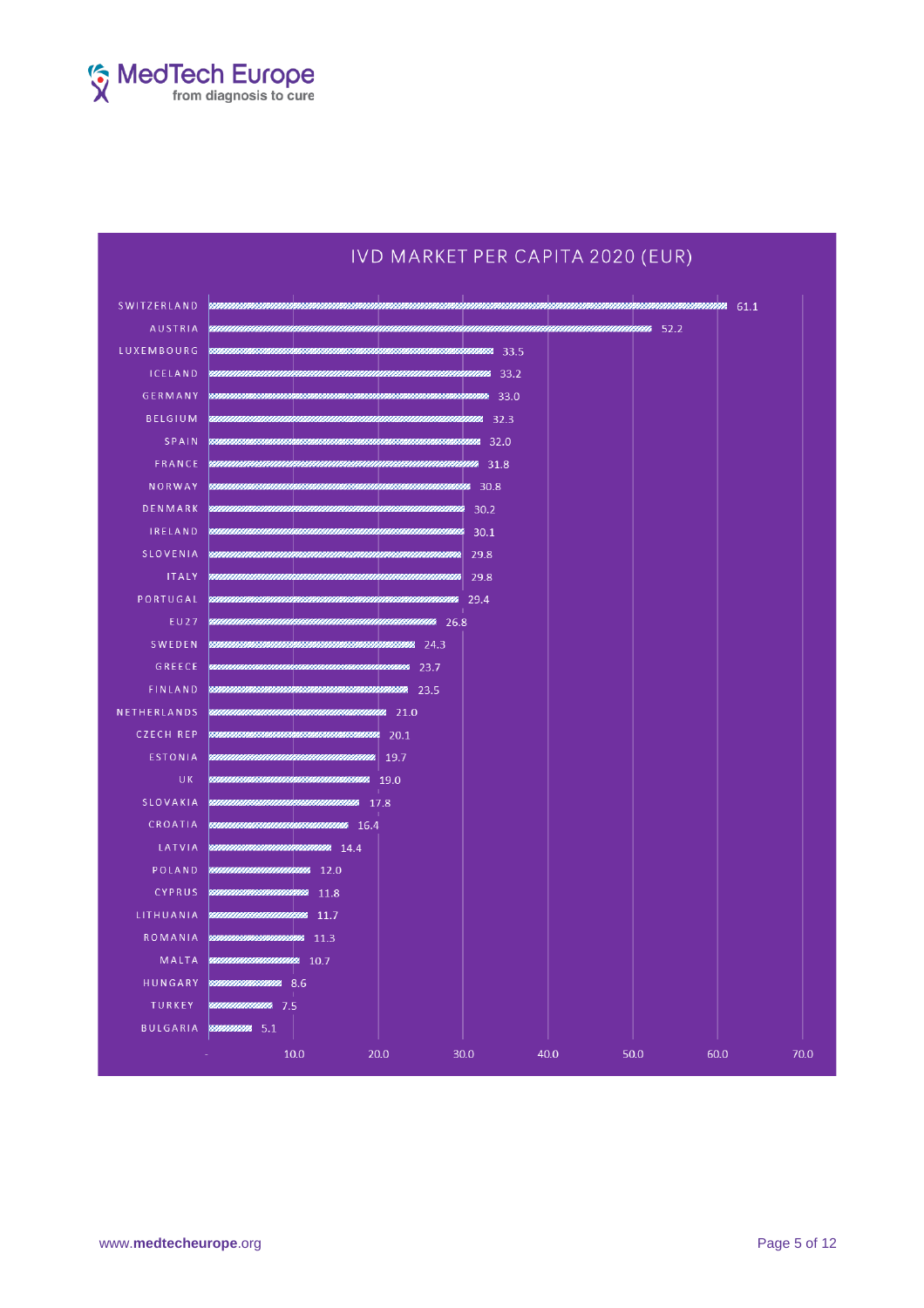

#### SARS-Cov-2 Tests: Volumes 2020

| <b>Country</b>  | <b>Total Tests</b> | <b>Tests per</b>                 |
|-----------------|--------------------|----------------------------------|
|                 |                    | 1000 population                  |
|                 |                    | Source: ECDC; *Our World in Data |
| United Kingdom* | 52,560,000         | 784                              |
| Germany         | 35,577,974         | 428                              |
| France          | 30,536,530         | 454                              |
| Italy           | 26,826,979         | 450                              |
| Turkey*         | 24,500,000         | 295                              |
| Spain           | 21,486,152         | 454                              |
| Denmark         | 10,576,739         | 1,816                            |
| Netherlands     | 8,149,414          | 468                              |
| Poland          | 7,886,328          | 208                              |
| <b>Belgium</b>  | 7,010,457          | 608                              |
| Portugal        | 6,058,651          | 588                              |
| Czechia         | 4,724,337          | 442                              |
| Sweden          | 4,641,125          | 449                              |
| Romania         | 4,567,152          | 236                              |
| Austria         | 3,747,074          | 421                              |
| Greece          | 3,432,711          | 320                              |
| Switzerland*    | 3,330,000          | 387                              |
| Norway          | 3,051,183          | 568                              |
| Luxembourg      | 2,751,987          | 4,395                            |
| Finland         | 2,510,908          | 454                              |
| Ireland         | 2,472,200          | 498                              |
| Hungary         | 2,412,823          | 247                              |
| Lithuania       | 1,577,134          | 564                              |
| Slovakia        | 1,436,746          | 263                              |
| <b>Bulgaria</b> | 1,093,797          | 157                              |
| Croatia         | 1,084,453          | 267                              |
| Cyprus          | 939,253            | 1,058                            |
| Latvia          | 887,884            | 465                              |
| Slovenia        | 732,806            | 350                              |
| Estonia         | 550,119            | 414                              |
| Malta           | 527,375            | 1,025                            |
| Iceland         | 429,819            | 1,180                            |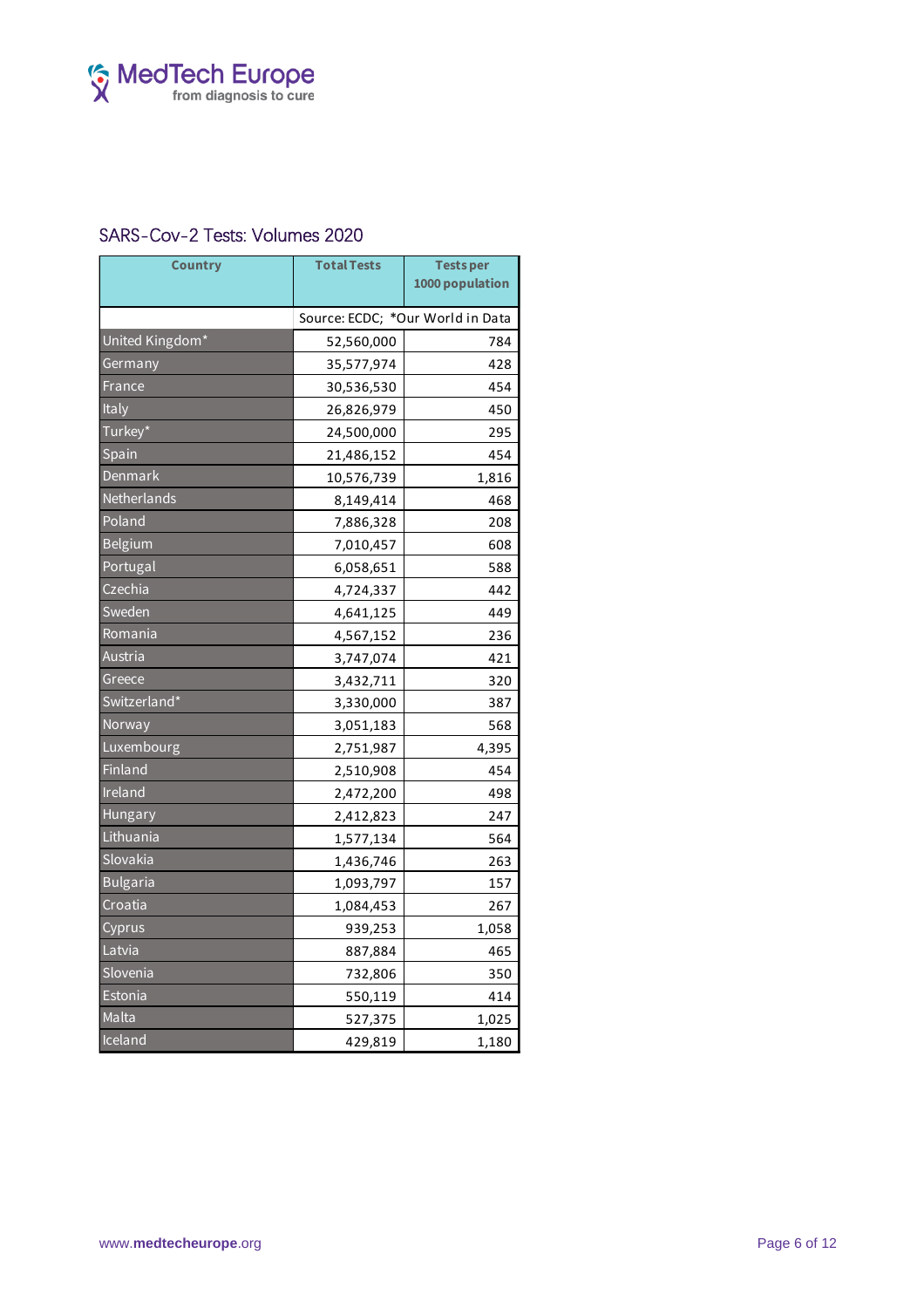

#### Germany +25.9% IVD MARKET 2,745 mEUR

"The German diagnostics market in 2020 recorded sales of EUR 2,745 million. This corresponds to growth of 25.9% compared to the previous year. The laboratory market (reagents and instruments) is growing by 20.8%. The rapid test market is growing by 37.9%.

The exceptional market development in the past year is due to the COVID-19 pandemic and the central importance of testing. The test manufacturers delivered what politicians and the market in Germany demanded. The infectious disease diagnostics market segment quadrupled in volume. Initially, growth was determined by nucleic acid-based corona diagnostics. In the fourth quarter, sales of SARS-CoV-2 rapid antigen tests exploded. This development explains the high growth of the overall rapid test market, which is normally dominated by declining sales in blood glucose selfmonitoring. Another driver of the dynamic development of infectious disease diagnostics is molecular HPV testing, which has been part of the early detection of cervical carcinoma since January 2020. Infectious disease diagnostics accounted for around 32 percent of the total IVD market in Germany in 2020. In the previous year, the share was 10.3 percent. In contrast, there was a downward trend in all other segments. The sales declines are between two and sixteen percent. Restrictions in public life and a noticeable decline in the use of non-infectious health services are factors to be mentioned." - [VDGH, German IVD industry association](https://www.vdgh.de/)

#### $\overline{a}$ France +31.9% IVD MARKET 2,140 MEUR

"The Central Laboratory IVD French market (excluding diabetes) is estimated at 2,140 million Euro, with a growth of +31.9% compared to 2019. This huge increase is driven by SARS-CoV-2 IVD products. SIDIV has conducted a survey among its members showing that if SARS-CoV-2 IVD tests are excluded from the market figures, the trend is a diminution of -2,7%." - [SIDIV, French IVD industry association](https://www.sidiv.fr/)

#### $\frac{1}{2}$ Italy +14.0% IVD MARKET 1,776 MEUR

"The growth witnessed in the Italian market can be solely attributed to COVID-19 related diagnostics. Looking at the market data, excluding the COVID-19 diagnostics, Italy recorded an extremely negative figure of - 4.5%. The negative trend recorded in previous years has been greatly worsened because of citizens' difficulties in accessing outpatient services and the reduced activity of healthcare facilities as their focus was mainly on the management of the pandemic.

The above mentioned can be illustrated by the following market dynamics in the other IVD segments:

Clinical Chemistry (-11.30%);

Urine testing (-28.5%);

Glucose test strip (-11.20%);

Tumor Marker (-12.10%);

Auto-immune diseases (-11.60%).

What has been described regarding the year 2020, albeit to a lesser extent, is also observed in the first months of 2021. The lower number of specialists visits carried out in recent months is a sign of worsening the state of health of patients suffering from chronic diseases who have not undergone control tests since the begging of the pandemic. "- [Confindustria Dispositivi Medici, Italian IVD industry association](https://www.confindustriadm.it/)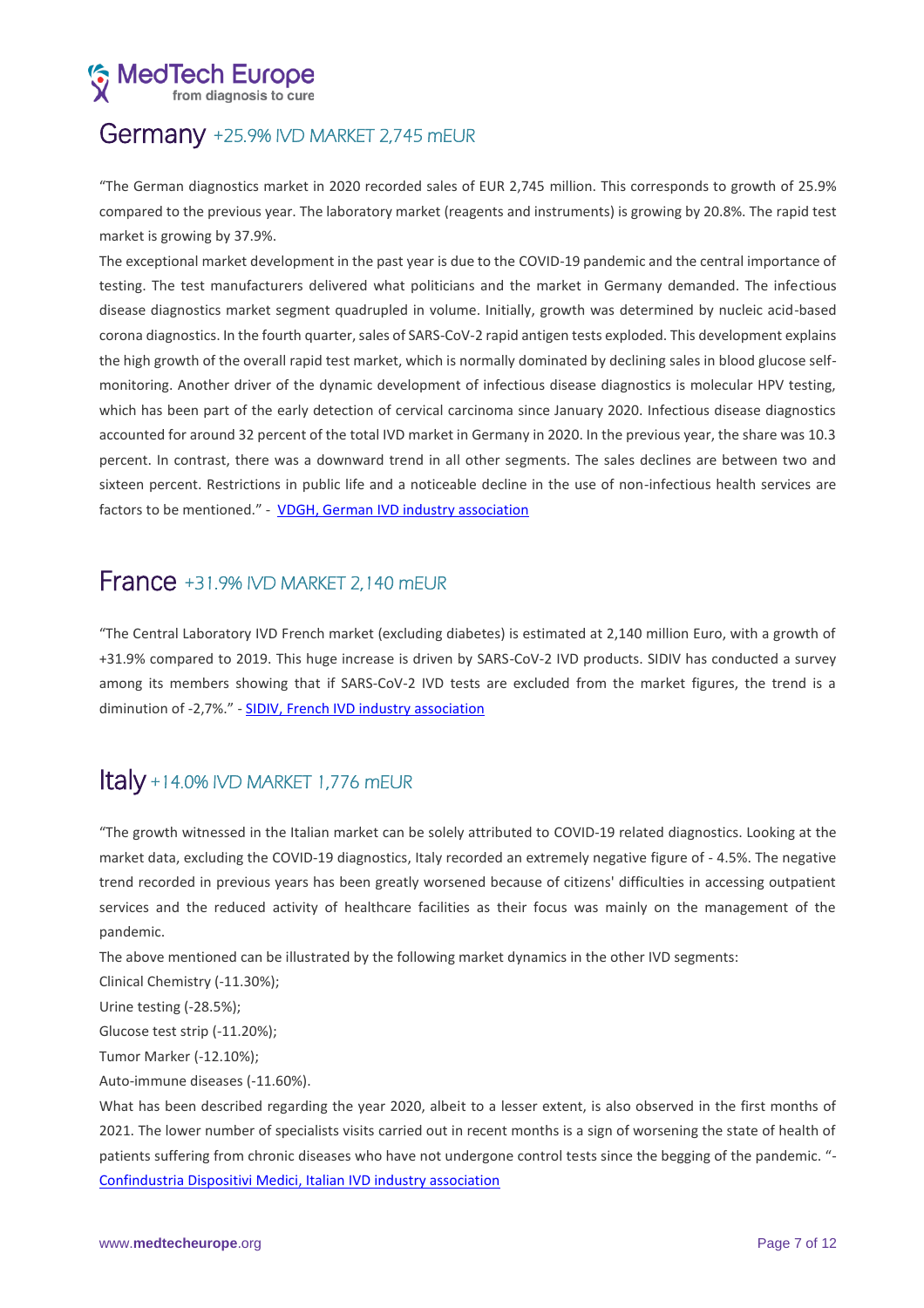

#### Spain +50.3% IVD MARKET 1,514 MEUR

"Due to pandemic situation the routine activity has declined a lot and in consequence the routine test declined steadily related with low follow up of chronic illnesses and surgical procedures. In the other side all COVID-19 related tests, considering not only the direct SARS-CoV-2 tests, but also other related with its evaluation, diagnosis and evolution had a huge increase. Companies manufacturing COVID-19 tests in Spain had been very successful selling their tests around the world. Molecular test performance has gotten a tremendous support and is expected to remain strong in the future. Self-test (diabetes) remains declining as previous years but POC mainly due to Covid Rapid tests grew strongly.

Laboratories have focused their activities to responded to the very high demand of covid related test changing structures and hiring personnel for the new areas and we have seen few progress in other fields of the laboratory medicine. There is a concern about future market evolution once the COVID-19 tests arrive to a peak and begin to decline. Future is uncertain and we expect to recover 100% of routine test, while and there is no certainty about COVID-19 related tests evolution.

IVD test are riding on the crest of the wave and citizens rely on this technology more than ever. We have to keep the momentum and seize the opportunity to reinforce the value of diagnostic information."- [FENIN, Spanish IVD industry](https://www.fenin.es/)  [association](https://www.fenin.es/)

#### United Kingdom +19.7% IVD MARKET 1,272 MEUR

"The headline UK IVD market size for 2020 is £1,131m with growth of almost 20% (£186m) over 2019. This exceptional annual growth is due to heavy investment in testing for Coronavirus plus additional testing required for COVID-19 positive patients in serious condition in hospitals. It is offset only partly by the cessation of elective treatments during the first national lockdown which started on the 23rd of March, and the slow recovery of normal clinical services subsequently. Although most of the molecular tests for Coronavirus have been captured in the survey as they are supplied by participating companies, there is a huge expenditure on Rapid Tests (Lateral Flow Tests, or LFTs) purchased directly through national government arrangements from non-participant companies which is not all captured in these figures. One of the largest is reported to have won a contract for at least £2.8billion for supply of LFTs for home testing, which is not captured in the audit.

The response to the pandemic was late but dramatic and included the establishment of dedicated 'Lighthouse laboratories' equipped purely for high volume PCR testing for COVID-19. Testing for other conditions and purposes dropped drastically. The impact on non-Covid revenues ranged from reductions of around 30% for drugs of abuse, allergy, and anemia, while Chlamydia testing was down over 80%. In contrast, some specific assays such as D-Dimer and Procalcitonin were greatly increased." - [BIVDA, British IVD industry association](https://www.bivda.org.uk/)

#### Belgium +7.5% IVD MARKET 372 MEUR

"In 2020, because of COVID-19, there were less hospitalizations and consultations (i.e., in the first wave, 59% less hospitalizations and 43% less consultations) which resulted in less non-Coronavirus related IVD tests." - beMedTech, [Belgian IVD industry association.](https://www.bemedtech.be/nl/)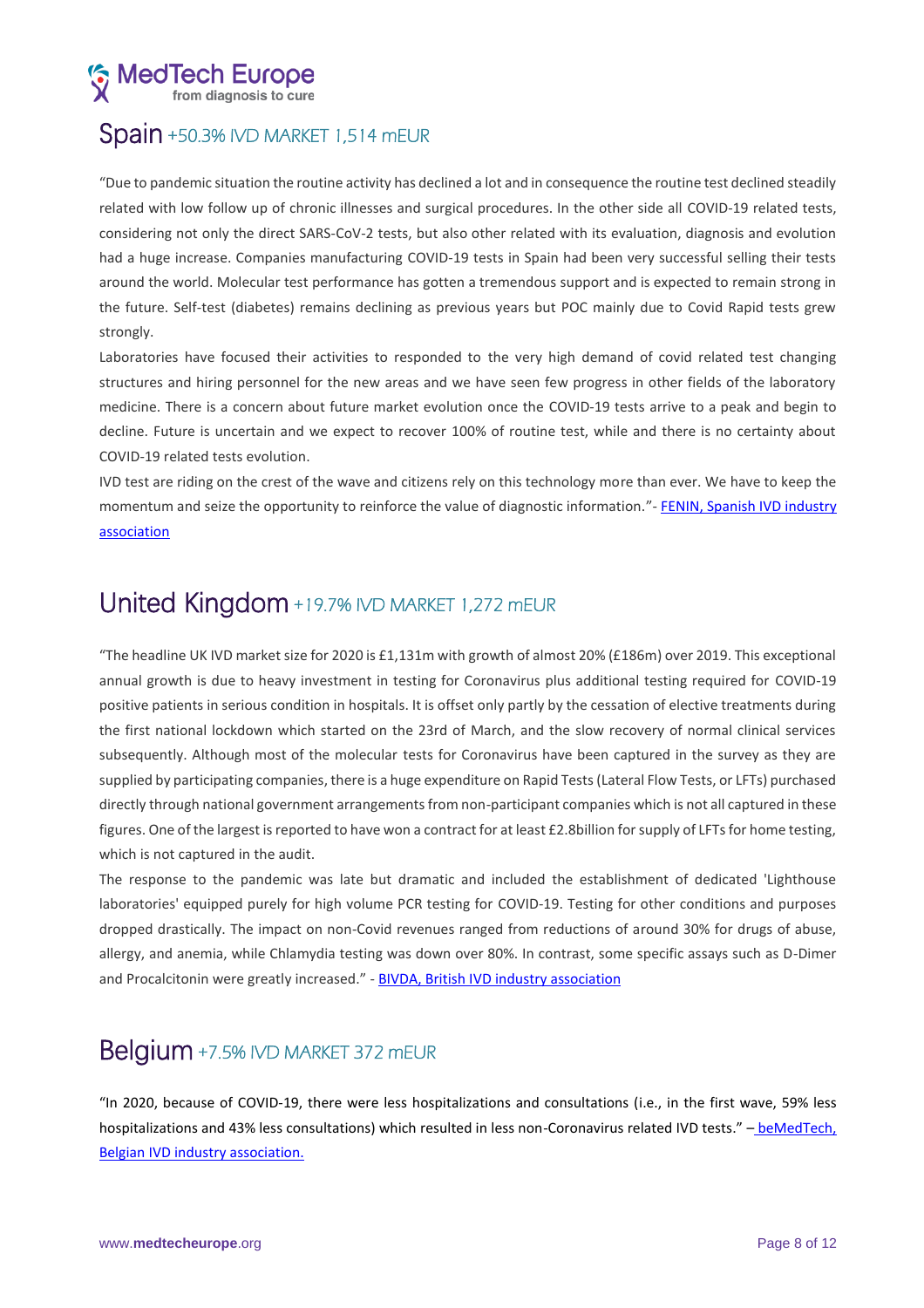

#### $\overline{a}$ Portugal +37.5% IVD MARKET 303 M EUR

"In 2020, the Portuguese IVD market excluding COVID-19 tests decreased by 10.0% as consequence of the lockdown which led to a reduction in routine medical appointments.

Overall, the total IVD market increased 37.5% driven by COVID-19 tests, namely PCR and PoC-Rapid tests.

COVID-19 testing, despite being financially supported by NHS, has been performed in both segments – private and public setting. In this area, we also faced a changing competitive scenario, with entry of new competitors and a reinforcement of some existing ones." - [APIFARMA, Portuguese IVD industry association](https://www.apifarma.pt/Paginas/Home.aspx)

#### Austria +61.5% IVD MARKET 465 mEUR

"The market development in Austria in 2020 with the extremely steep increase vs. 2019 is only due to the pandemic and the relevant testing (PCR, Antigen- and Antibody testing). The other segments clearly declined between -2% to - 15% (depending on segment) due to fewer patient samples referred to the laboratories, fewer patients in out-patient hospital wards due to the lockdown restrictions and the clear focus of laboratories on COVID-testing. As a quite high number of new market players, who do not report their sales figures, entered with SARS-CoV-Testing methods the estimation of their sales might have a broad bandwidth." – [AUSTROMED, Austrian IVD industry association](https://www.austromed.org/)

#### Poland +20.6% IVD MARKET 454 mEUR

"In 2020, the market dynamic of +20.6% in Poland has been driven by COVID-19 tests, offsetting the decline in other segments. According to official sources, more than seven million SARS-Cov-2 tests have been performed in Poland. In comparison to 2019, we have observed decrease in the market of several groups of reagents (enzymes -5%, substrate -39%, electrolytes -8%), which is pointing out to decline or postponement in the medical services for patients. Further comparison of the market dynamics:

Specific Proteins (-9%) Allergy (-22%) Tumour Markers (-11%) Thyroid Function Hormones (-16%) Fertility / Pregnancy Hormones / Proteins (-9%) Individual and Specified Hormones / Proteins +13% Anemia Related / Vitamin Tests (-7%) Therapeutic Drug Monitoring (-3%) Drugs of Abuse / Toxicology +4% Auto-Immune Diseases (-14%) Rheumatoid - Inflammatory Diseases Markers (-18%) Cardiac Markers 7% Immunohematology (Blood Grouping) 11%

The decline in some of the routine testing for patients that has been observed is worrying in regard to the health of the patients." – [MedTech Polska, Polish IVD industry association.](https://medtechpolska.org/)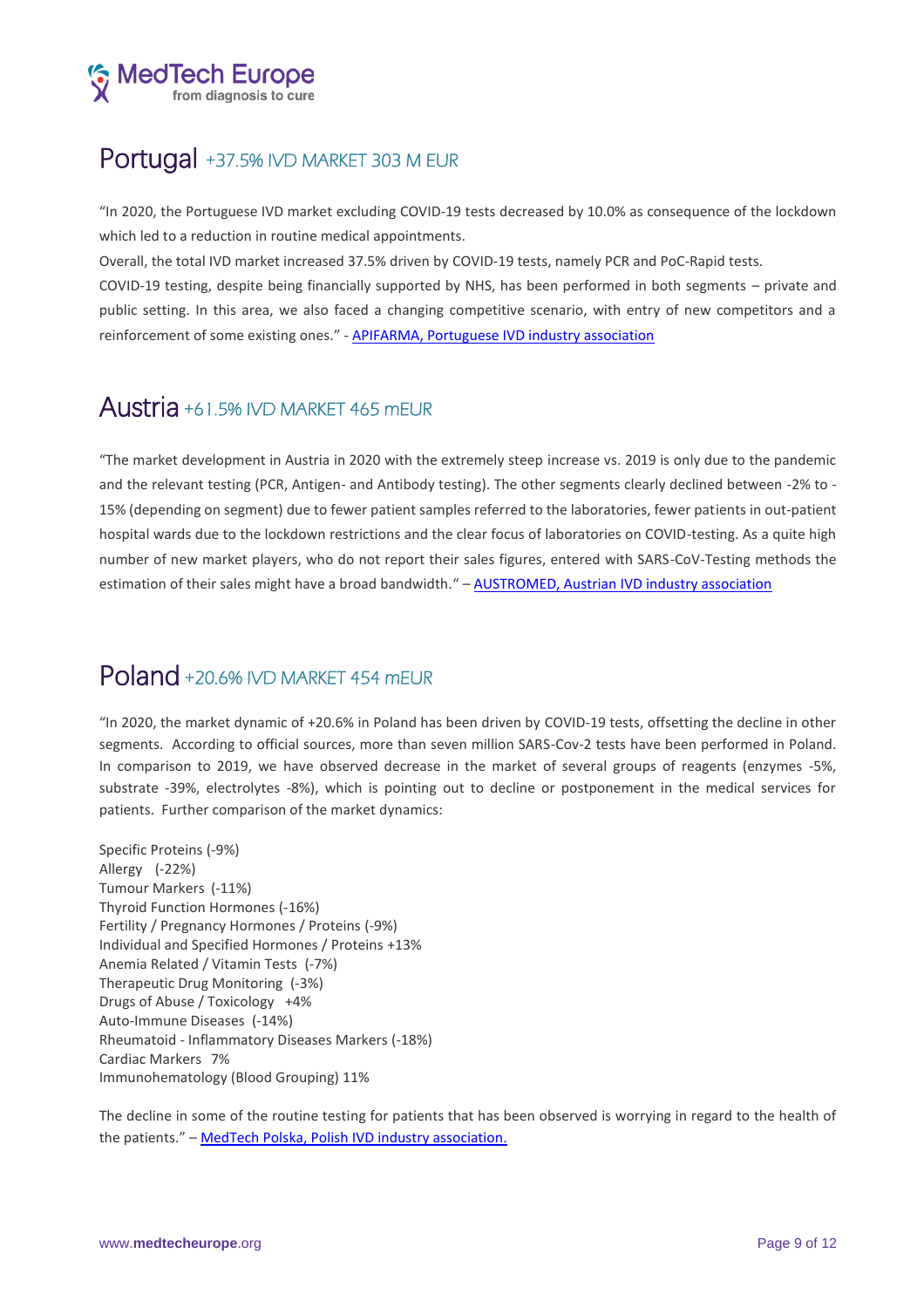# **MedTech Europe**

#### $\overline{\phantom{a}}$ Greece +19.2% IVD MARKET 254 mEUR

"After three consecutive years of GDP growth (2017 +1.3%, 2018 +1.6%, 2019 +1.9%), a recession by 8.2% took place in 2020, due to the COVID-19 pandemic. In 2020, the total IVD Market grew by 19.2% compared to 2019, mainly driven by revenues of 50 million euro related to Coronavirus Testing. The Greek IVD Market, excluding Coronavirus Testing, declined by -4.2%. The pandemic brought about a single digit decrease in all traditional IVD categories (Clinical Chemistry, Haematology, Immunology excluding Coronavirus Testing, etc.). "– SEIV, [Greek IVD industry association.](http://www.seiv.gr/)

#### $\overline{a}$ Slovenia +16.0% IVD MARKET 62 mEUR

"In 2020, the estimated IVD market in Slovenia grew with 16%, due to the COVID-19 situation. The COVID-19 impact was calculated considering the number of SARS Cov2 tests performed in Slovenia in 2020 and the public tenders open for PCR instruments and RAT.

The COVID-19 strong measures had significantly slowed down the operationality of the Health Care System. Therefore, the core lab tests dropped by almost -20%, representing approximately 70% of the total market in 2020 only.

With the arrival of RAT (end of Q3 2020), the POC was growing by 70%. Most of the RAT tests were supplied by providers from Asia. The RAT had been seen as an exciting business opportunity. Therefore, many new IVD distributors (most not even in IVD before) have appeared on the market (e.g., in the RAT National tender in December 2020, more than 40 distributors were competing).

Diabetes care has not been considerable influenced by the COVID-19 measures and reported modest growth of +2,4%." – [MedTech Slovenija, Slovenian IVD industry association.](https://medtechslovenija.gzs.si/)

#### $\overline{\phantom{a}}$ Czech Republic +32.9% IVD MARKET 215 MEUR

"The significant market growth observed in 2020 in the Czech Republic has been driven by infectious disease testing +57.8%, due to the COVID-19 pandemic, as well as related increased revenues in genetic testing +34.7%, services +28,9% and instruments +3.4%.

Opposite market dynamic occurred in microbiology (-12.2), clinical chemistry (-10.2%), and hematology (-4.7%) segments." - [CZEDMA, Czech IVD industry association.](http://www.czedma.cz/)

#### Slovakia +25.2% IVD MARKET 97 mEUR

"The country market dynamics +25.2% growth observed in 2020 have been driven by the Coronavirus pandemic and the SARS-Cov-2 related tests." - [SEDMA, Slovakian IVD industry association.](https://www.sedma-ivd.sk/sk/Novinky.alej)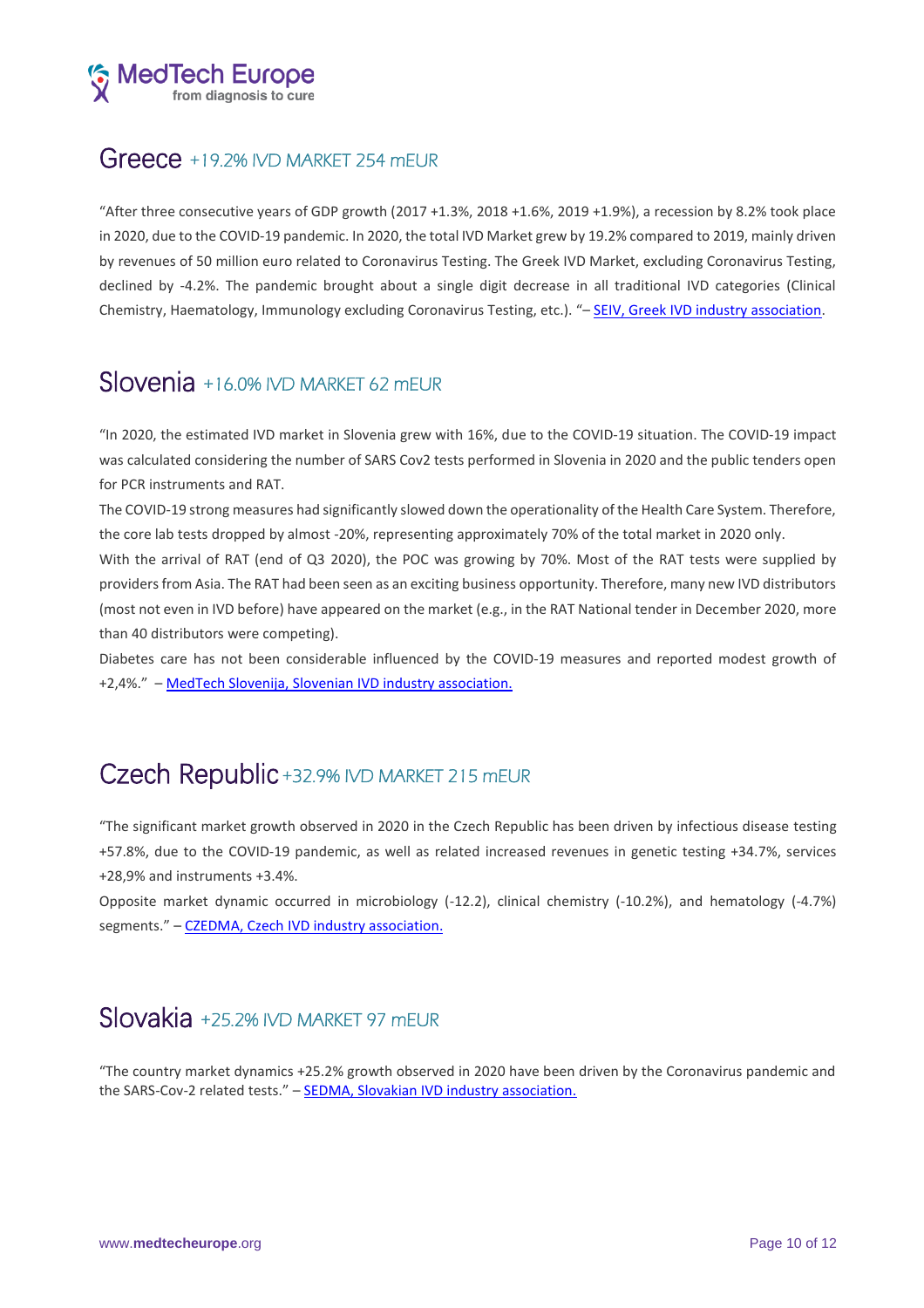

#### $\overline{a}$ Switzerland +13.8% IVD MARKET 526 MEUR

"Excluding Coronavirus related testing, a negative growth (-3.7%) has been observed on the Swiss IVD market in 2020. The pandemic has negatively impacted the clinical chemistry segment with an annual growth of (-8.6%), as well as immunochemistry (-2.3%), and haematology / immunohematology (-1.6%) when compared to 2019." -SVDI, Swiss IVD [industry Association.](https://www.svdi.ch/)

#### $\overline{a}$ Turkey +31.7% IVD MARKET 621 MEUR

"COVID-19 has led to an upsurge in some tests while causing a downward trend in others as COVID-19 related tests increased while testing for other diseases went down. Depreciation of Turkish Lira (+45%) and high inflation (+20%) increased the cost pressure on the import-driven industry. Suppliers and distributors could only partially implement price increases since tender durations are 1-3 years and prices cannot be increased during ongoing contracts.

Payment performance of all state and university hospitals kept worsening in 2020. In the second half of the year, the Ministry of Finance offered companies to write-off 25% of their receivables from all state and university hospitals (all invoices between January 1st, 2017 - September 1st, 2020) and receive the rest of the accumulated receivables within 3 months. The offer took the industry by surprise since such a request was made only for university hospitals before (twice, last time in 2018), which had chronic payment problems in the last 10 years and whose portion comprised only 30% of all accumulated company receivables. The previous rates had also been lower than 25% even though TL had depreciated 65% in the last three years. Companies' response to the request had been mixed, but this move not only resulted in financial loss for the industry but also an erosion of trust for the country.

Opening of city hospitals financed by PPP model have continued. 13 hospitals have become active as of 2020 end, while the remaining 5 will be activated until the end of 2022. Meanwhile, 4 ISLAB tenders had been concluded for 4 regions covering all Istanbul and the winners had resumed their 3-year operations." - ARTED, Turkish IVD industry [association.](http://arted.org.tr/)